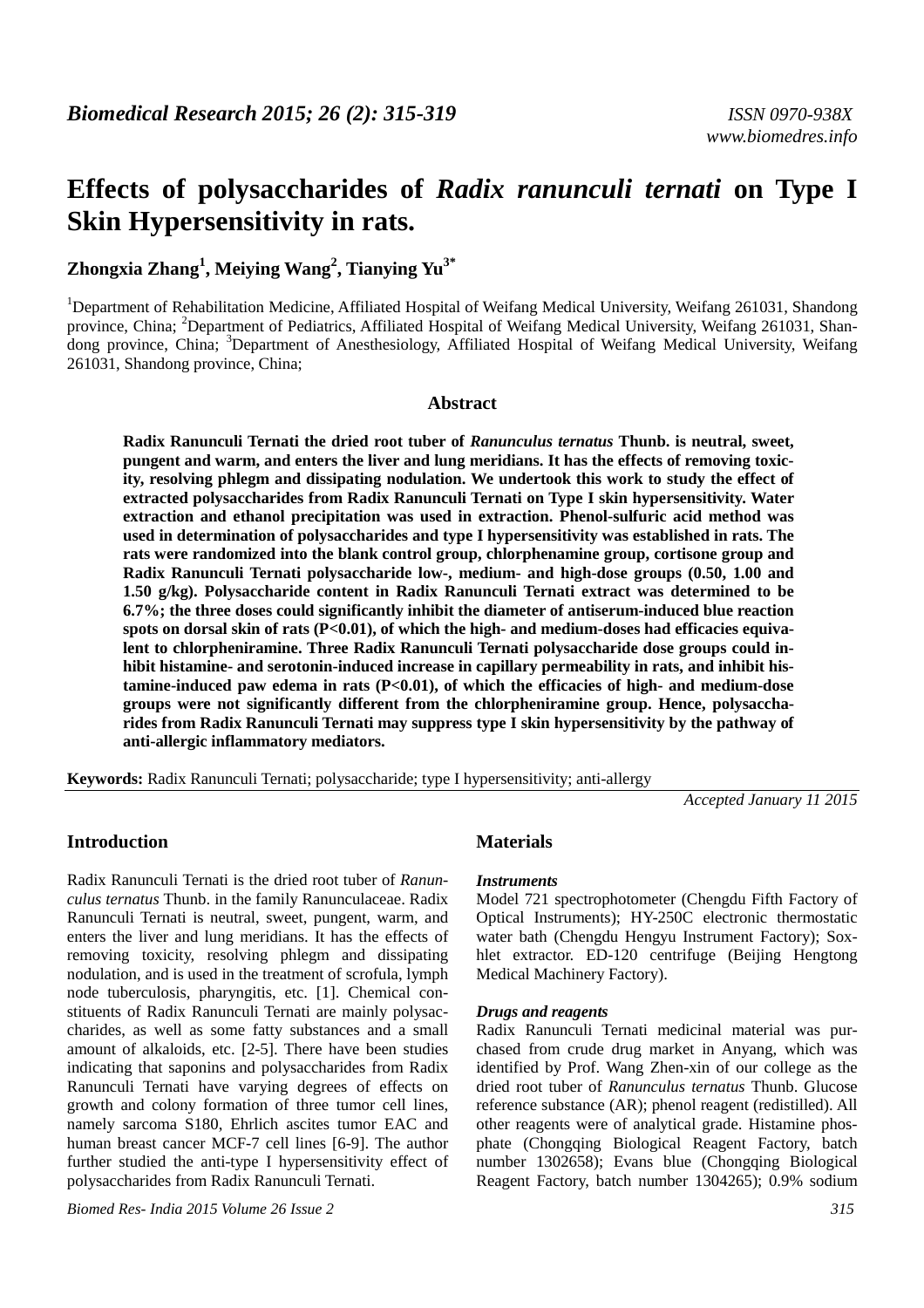chloride (Chongqing Biological Reagent Factory, batch number 13012153644). Cortisone tablets (Xianju Pharmaceutical Co., Ltd., batch number 130256), chlorpheniramine (Zhengzhou Hasen Pharmaceutical Co., Ltd., batch number 2010334781).

#### *Animals*

SD rats, half male and half female, provided by the SPF Laboratory Animal Center of Chengdu Medical University, inspection certificate numbers were CDYK–C 2013- 0236 and CDYK-E 2013-0428, respectively

## **Preparation of polysaccharides from Radix Ranunculi Ternati**

### *Extraction of polysaccharides from Radix Ranunculi Ternati*

100 g of dried Radix Ranunculi Ternati powder was accurately weighed, placed into a Soxhlet extractor, and extracted under reflux successively with petroleum ether  $(30^{\circ}\text{C} \sim 60^{\circ}\text{C})$ , ethyl ether and ethanol for 4 h, after evaporation of solvent, the residue was again extracted under reflux with water for 4 h. The extract was then concentrated under reduced pressure to half volume, decolorized with 0.1% active carbon, and filtered; the filtrate was added with 95% ethanol to make the solution contain 80% ethanol, and allowed to stand overnight. The filtration residue was washed repeatedly with ethyl ether and anhydrous ethanol to obtain polysaccharides of Radix Ranunculi Ternati, which was freeze-dried for later use.

#### *Determination of polysaccharide content in Radix Ranunculi Ternati*

25.2 mg of dried glucose standard substance was accurately weighed, dissolved in an appropriate amount of water, then transferred into a 250 mL volumetric flask, dilute to the mark with water, and shaken well to prepare a 100.8 μg/mL standard glucose solution and set aside.

100 g of phenol was taken, and distilled with 0.1 g of aluminum and 0.05 g of NaHCO<sub>3</sub>, fractions at 182°C were collected, 7.5 g of the fraction was weighed, dissolved in 150 mL of water, placed in an amber bottle, sealed, and stored at 4℃.

0.0, 0.1, 0.2, 0.3, 0.4, 0.5, 0.6 and 0.7 mL of glucose standard solutions were accurately weighed, placed in dry test tubes, respectively, the volumes were made to 1.0 mL with water, then 1.6 mL of 5% phenol solution was added, respectively, after shaking well, 7.0 mL of concentrated  $H<sub>2</sub>SO<sub>4</sub>$  was added, fully shaken, and allowed to stand at room temperature for 25 min, maximum absorbance was shown at a wavelength of 490 nm, the above experimental data were regressed to obtain regression

equation: A= $0.06873C+6.8581\times10^{-3}$ , r=0.998920.00 mg of polysaccharides from Radix Ranunculi Ternati were accurately weighed, placed in a 100 mL volumetric flask, dissolved and diluted to the mark with water, and shaken well to be used as the stock solution.

2.00 mL of the stock solution was accurately drawn, and absorbance was measured, followed by calculation of conversion factor according to the following formula: f=W/CD. Where, f is the conversion factor; W is the weight of polysaccharides (μg); C is the concentration of glucose in polysaccharides (μg/mL); and D the dilution factor of Radix Ranunculi Ternati polysaccharides. The conversion factor is measured to be f=1.70.

0.20 g of dried Radix Ranunculi Ternati powder was accurately weighed, soaked overnight with 80% ethanol, and then extracted under reflux with 80% ethanol in a Soxhlet extractor for 2 h, followed by filtration. The residue was then extracted under reflux with water for 2 h, the entire extract was transferred into a 250 mL volumetric flask, diluted to the mark, and shaken well to be used as the sample solution. 1 mL of the sample solution was accurately pipetted, and its absorbance was measured, followed by calculation of polysaccharide content, which was 6.70%, according to the following formula.

Polysaccharide content  $% = CDf/w \times 100$ . Where: C is the concentration of glucose in the sample solution (μg/mL), D is the dilution factor of the sample solution, f is the conversion factor, and w the weight of sample (μg).

0.15 g of Radix Ranunculi Ternati powder was accurately weighed, added with 7 mg of polysaccharides, and refluxed in a Soxhlet extractor by addition of 80% ethanol for 2 h, after removal of solvent, the residue was continuously extracted under reflux with water for 2 h, washed repeatedly, then placed into a 250 mL volumetric flask, and diluted to the mark, after shaken well, 1 mL of the solution was accurately pipetted for measurement of absorbance, polysaccharide content was calculated, and the average recovery rate was converted to be  $101.98\%$  (n = 5).

## **Anti-type I hypersensitivity test**

#### *Grouping and administration methods*

The rats were randomly divided into six groups: normal group (saline group), chlorpheniramine 4 mg/kg group, cortisone 5 mg/kg group; and Radix Ranunculi Ternati polysaccharide 0.50, 1.00, 1.50 g/kg groups. Each group was ig administered qd for 7 consecutive days.

## *Establishment of mouse model of histamine-induced increased capillary permeability*

1.5 h after last administration, rats were injected in the tail vein with 0.5% 5 mL/kg Evans blue solution in saline,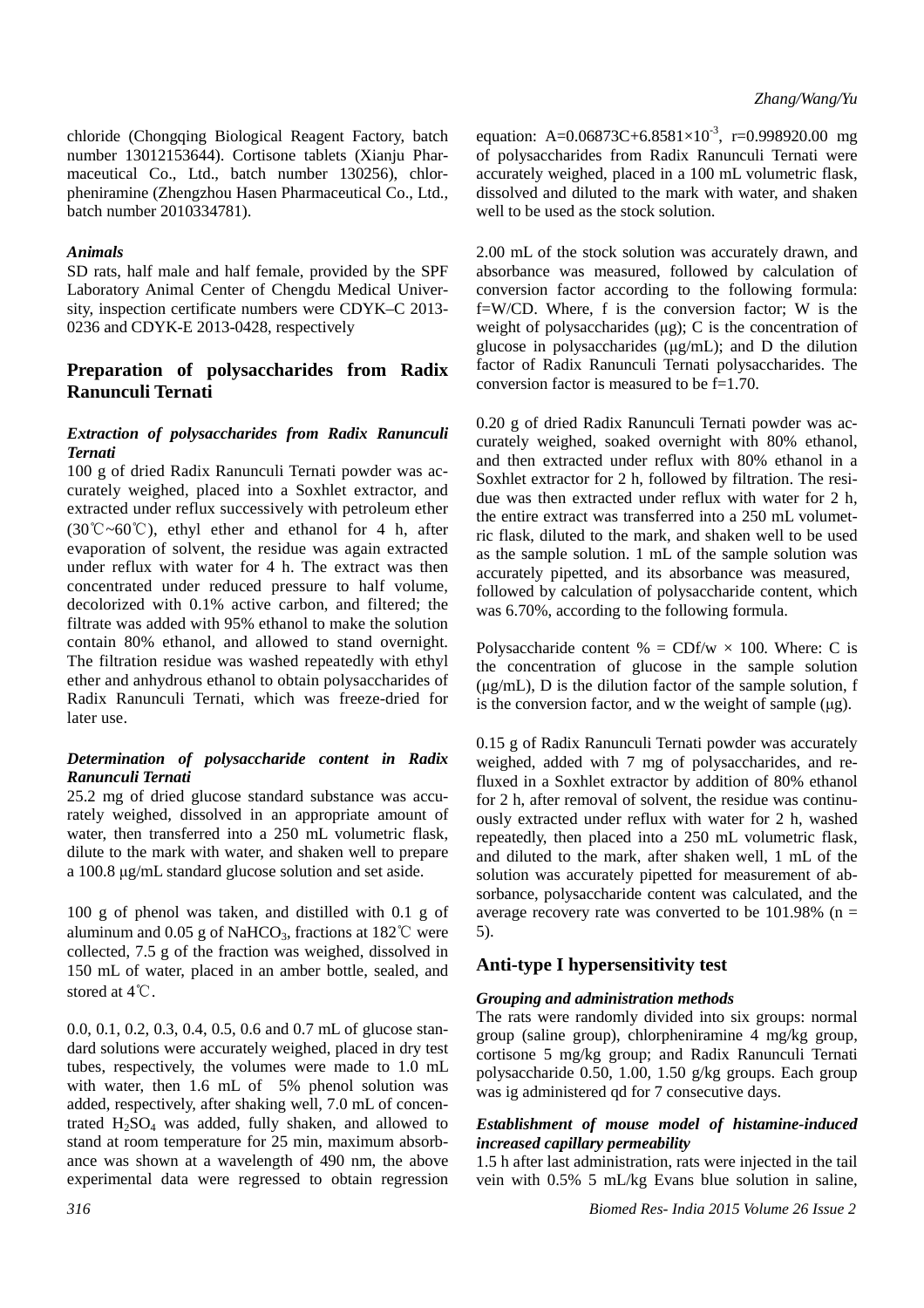#### *Radix Ranunculi Ternati*

then immediately injected sc with 0.1% histamine phosphate in the middle of the abdomen at 0.1 mL/mouse to form a small papule. 1 h later, the rats were sacrificed by cervical dislocation, abdomens were dissected, and the blue stained abdominal skins were removed, cut into pieces with surgical scissors, placed into the test tube, added with 4 mL of acetone-saline (7:3) mixture, and shaken. After soaking for 24 h, the skin pieces were centrifuged at 2000 r/min for 20 min, then the supernatant was taken and its absorbance (A) was measured at 610 nm.

## *Effect of polysaccharides from Radix Ranunculi Ternati on serotonin-induced increased capillary permeability in* **rats**

Grouping, administration and test methods were identical with the "Grouping and administration methods" with the exception that 0.2% serotonin creatinine sulfate was used instead of 0.1% histamine phosphate.

## *Effect on histamine-induced paw edema in rats*

Grouping and administration methods were identical with the "Grouping and administration methods", administration was continued for 4 consecutive days. On the 4th day, 1 h after the last administration, right hind paw of each mouse was injected sc with 10 μL of 0.05% histamine phosphate solution in saline. Thickness of right hind paw was measured before and 15, 30, 60, 120 min after injection, respectively, and the degree of edema was expressed by the difference in thickness before and after injection.

## **Effect on passive cutaneous anaphylaxis in rats**

#### *Preparation of anti-ovalbumin serum*

5 SD rats were taken, and given sc injection of 5% fresh egg white solution in saline in the inner hind leg at 0.5 mL/rat, as well as ip injection of 0.1 mL of 5% Al(OH)<sub>3</sub> gel, on the 14th day, blood sample was collected from carotid artery, and serum was separated at 2000 r/min for 10 min, after mixing well, the serum was stored in a refrigerator (-4℃) for later use.

### *Grouping and administration methods*

Grouping and administration methods were the same as above, on the 7th day, 1 h after the last administration, the rats were lightly anesthetized with ethyl ether, dorsal hair was shaved on both sides of dorsal midline 1.5 cm from the spine, three sites were shaved on each side, and each site was spaced 1.5 cm apart. The above IgE anti-serum was taken, and diluted with saline at three different dilution ratios of 1:30, 1:40 and 1:50, the different concentrations of anti-serum were successively injected ic into the shaved sites at 0.1 mL per site. On the 8th day, antigen challenge was performed: 1 ml of 0.5% Evans blue solution containing 1 mg ovalbumin was injected into the tail vein. 20 min later, the rats were sacrificed by cervical dislocation, dorsal skins were removed, and the diameter of blue reaction spot on each injection site was examined.

## *Statistical methods*

Data were processed using SPSS 15.0 statistical software,

measurement data were expressed as x<sup>+</sup> = comparison between groups was performed by t test, P<0.05 was considered statistically significant.

## **Results**

## *Effect of polysaccharides from Radix Ranunculi Ternati on passive cutaneous anaphylaxis in rats*

Compared with the control group, the three Radix Ranunculi Ternati polysaccharide doses could significantly inhibit the diameter of blue reaction spots induced by each dilution ratio of antiserum on dorsal skin of rats (P<0.01), of which the high- and medium-doses had efficacies equivalent to chlorpheniramine. See Table 1.

| <b>Table 1.</b> Effect of polysaccharides from Radix Ranunculi Ternati on passive cutaneous anaphylaxis in rats (x $\pm$ s, n=10) |  |
|-----------------------------------------------------------------------------------------------------------------------------------|--|

|                                                          | Dose $(g/kg)$ | Diameter of skin spot (mm) |                 |                 |
|----------------------------------------------------------|---------------|----------------------------|-----------------|-----------------|
| Group                                                    |               | 1:30                       | 1:40            | 1:50            |
| Control                                                  |               | $18.5 + 2.5$               | $14.7 + 2.1$    | $10.2 \pm 1.6$  |
| Chlorphenamine                                           | 0.004         | $12.5 + 2.0*$              | $10.3 + 1.8*$   | $8.0 \pm 1.6^*$ |
| Cortisone                                                | 0.005         | $7.7 + 1.6*$               | $5.0 \pm 1.6^*$ | $3.3 \pm 1.2^*$ |
| Radix Ranunculi Ternati polysaccharide low-dose group    | 0.5           | $14.6 \pm 2.3*$            | $13.0 + 2.3*$   | $9.1 + 1.0*$    |
| Radix Ranunculi Ternati polysaccharide medium-dose group | 1.0           | $12.0 + 2.3*$              | $11.4 + 1.7*$   | $8.7 + 1.3*$    |
| Radix Ranunculi Ternati polysaccharide high-dose group   | 1.5           | $11.8 \pm 2.0*$            | $9.6 \pm 1.9*$  | $7.7 \pm 1.1*$  |
|                                                          |               |                            |                 |                 |

*Note: Comparison with the control group \*P<0.01 (the same in Tabs. 2-4)*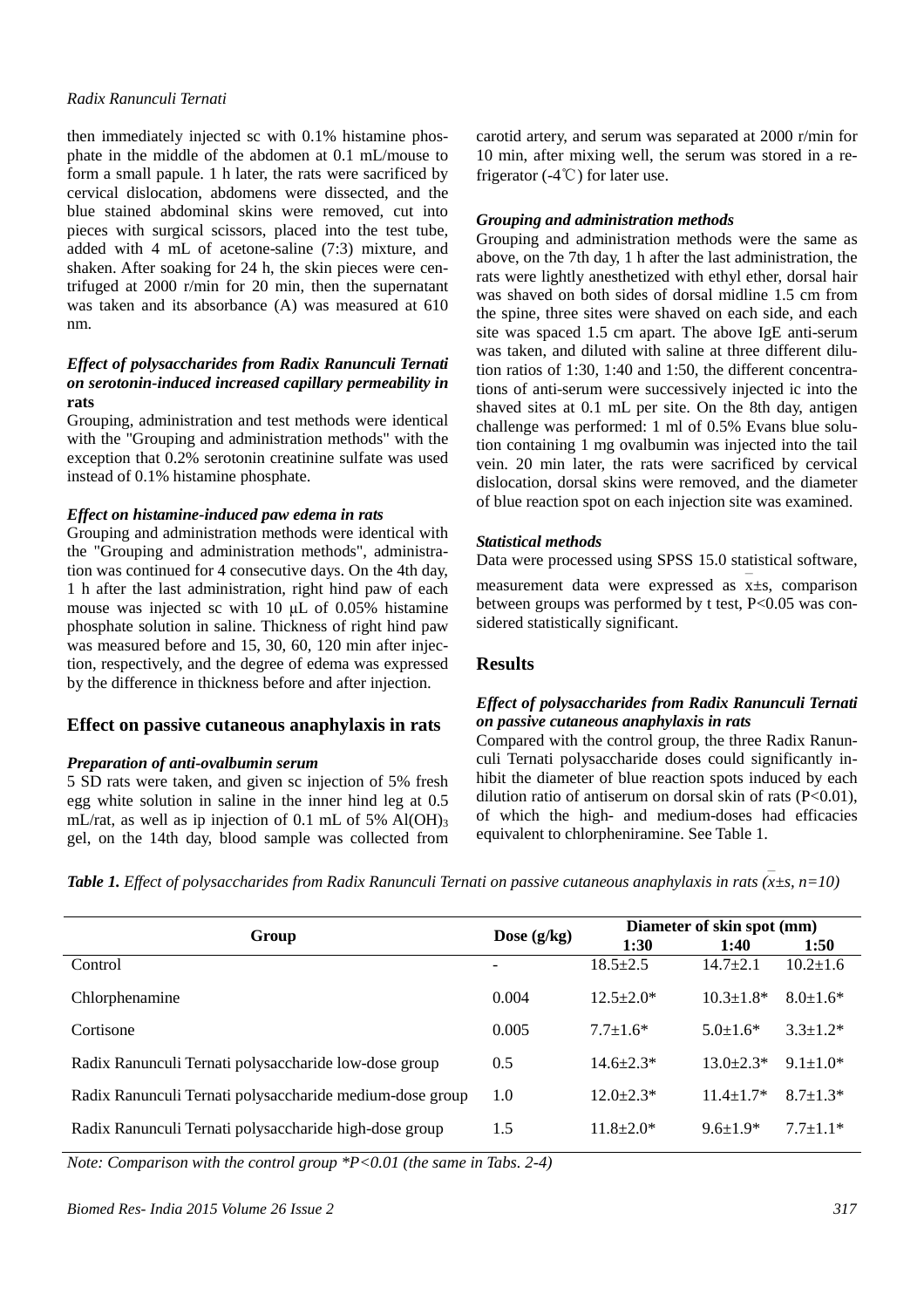#### *Effect of polysaccharides from Radix Ranunculi Ternati on histamine-induced increased capillary permeability in rats*

Compared with the control group, the three Radix Ranunculi Ternati polysaccharide dose groups could all

reduce the A value, and the differences were statistically significant  $(P<0.01)$ ; the A value reducing effects of Radix Ranunculi Ternati polysaccharide high- and medium-dose groups were equivalent to that of the chlorpheniramine group. See Table 2.

*Table 2. Effect of polysaccharides from Radix Ranunculi Ternati on histamine-induced increased capillary permeability in rats (x<sup>±s</sup>, n=10)* 

| Group                                                    | <b>Dose</b><br>(g/kg)    | A                 | <b>Inhibition</b><br>rate $(\% )$ |
|----------------------------------------------------------|--------------------------|-------------------|-----------------------------------|
| Control                                                  | $\overline{\phantom{a}}$ | $8.53 \pm 0.76$   | $\theta$                          |
| Chlorphenamine                                           | 0.004                    | $4.36\pm0.43*$    | 48.89                             |
| Cortisone                                                | 0.005                    | $3.04 \pm 0.31*$  | 64.36                             |
| Radix Ranunculi Ternati polysaccharide low-dose group    | 0.5                      | $6.05 \pm 0.52$ * | 29.07                             |
| Radix Ranunculi Ternati polysaccharide medium-dose group | 1.0                      | $4.69 \pm 0.42^*$ | 45.02                             |
| Radix Ranunculi Ternati polysaccharide high-dose group   | 1.5                      | $4.18 \pm 0.40^*$ | 51.00                             |

*Table 3. Effect of polysaccharides from Radix Ranunculi Ternati on serotonin-induced increased capillary permeability*   $\sum_{n=1}^{\infty}$  *in rats* ( $\overline{x} \pm s$ , *n*=10)

| Group                                                    | <b>Dose</b><br>(g/kg)    | A                 | <b>Inhibition rate</b><br>$($ %) |
|----------------------------------------------------------|--------------------------|-------------------|----------------------------------|
| Control                                                  | $\overline{\phantom{a}}$ | $5.53 \pm 0.76$   |                                  |
| Chlorphenamine                                           | 0.004                    | $2.95 \pm 0.43*$  | 46.65                            |
| Cortisone                                                | 0.005                    | $1.04 \pm 0.31*$  | 81.19                            |
| Radix Ranunculi Ternati polysaccharide low-dose group    | $0.5^{\circ}$            | $4.05 \pm 0.22$ * | 26.76                            |
| Radix Ranunculi Ternati polysaccharide medium-dose group | 1.0                      | $3.69 \pm 0.32*$  | 33.27                            |
| Radix Ranunculi Ternati polysaccharide high-dose group   | . . 5                    | $3.18 \pm 0.45*$  | 42.50                            |

#### *Effect on serotonin-induced increased capillary permeability in rats*

The results are shown in Table 3. Compared with the control group, the three Radix Ranunculi Ternati polysaccharide dose groups could all reduce the A value, and the differences were statistically significant  $(P<0.01)$ ; the A value reducing effects of Radix Ranunculi Ternati polysaccharide high- and medium-dose groups were equivalent to that of the chlorpheniramine group.

#### *Effect on histamine-induced paw edema in rats*

The results are shown in Table 4. Compared with the control group, the three Radix Ranunculi Ternati polysaccharide dose groups could all reduce the degree of histamineinduced paw edema in rats at each observation time point, and the differences were statistically significant  $(P<0.01)$ ; the histamine-induced paw edema degree reducing effects of Radix Ranunculi Ternati polysaccharide high- and medium-dose groups were equivalent to that of the chlorpheniramine group at each time point.

*Table 4. Effect of polysaccharides from Radix Ranunculi Ternati on histamine-induced paw edema in rats (x* — *±s, n=10)* 

| Group                                                       | <b>Dose</b> $(g/kg)$     | Degree of paw edema |                   |                   |                   |
|-------------------------------------------------------------|--------------------------|---------------------|-------------------|-------------------|-------------------|
|                                                             |                          | 15min               | $30 \text{ min}$  | $60 \text{ min}$  | $120 \text{ min}$ |
| Control                                                     | $\overline{\phantom{0}}$ | $6.55 \pm 0.54$     | $5.31 \pm 0.43$   | $3.15 \pm 0.29$   | $3.35 \pm 0.32$   |
| Chlorphenamine                                              | 0.004                    | $3.76 \pm 0.41*$    | $2.36\pm0.29*$    | $1.35 \pm 0.26^*$ | $1.16 \pm 0.55*$  |
| Cortisone                                                   | 0.005                    | $2.63 \pm 0.32^*$   | $1.30\pm0.26*$    | $0.32 \pm 0.21*$  | $0.26 \pm 0.10^*$ |
| Radix Ranunculi Ternati polysaccharide<br>low-dose group    | 0.5                      | $5.21 + 0.44*$      | $3.32 \pm 0.32^*$ | $2.23 \pm 0.20^*$ | $2.01 \pm 0.23$ * |
| Radix Ranunculi Ternati polysaccharide<br>medium-dose group | 1.0                      | $3.81 \pm 0.41*$    | $2.54\pm0.33*$    | $1.44 \pm 0.23*$  | $1.22 + 0.21*$    |
| Radix Ranunculi Ternati polysaccharide<br>high-dose group   | 1.5                      | $3.54\pm0.23*$      | $2.30\pm0.20*$    | $1.23 \pm 0.12^*$ | $1.11 + 0.12*$    |

*318 Biomed Res- India 2015 Volume 26 Issue 2*